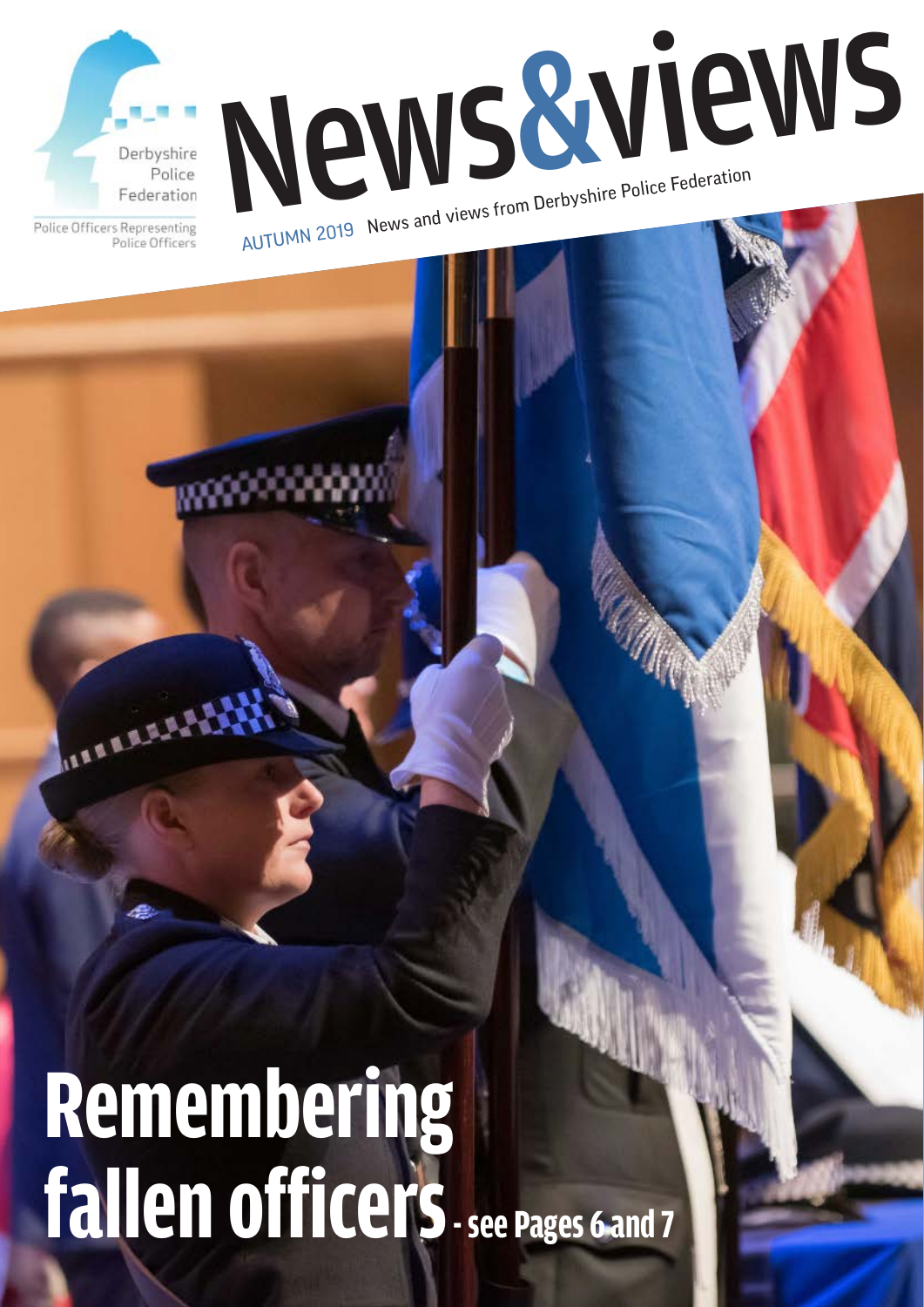## **£10 million funding boost for Taser roll-out**

An extra £10 million is being allocated<br>to forces to allow them to increase<br>the number of officers carrying Taser.<br>The investment announced by Home to forces to allow them to increase the number of officers carrying Taser. The investment, announced by Home Secretary Priti Patel, has been welcomed by Derbyshire Police Federation chair Tony Wetton who, only days earlier, had called on the Government to give forces funding for a full roll-out of Taser so that officers could better protect themselves and their communities.

"I am pleased that the Home Office has responded to what we in the Federation have been saying for some time now," says Tony, "All police officers who want to be trained to carry Taser should undergo the training course and then be equipped with these devices. This extra funding may not allow the full roll-out we would like to see but it will significantly increase the number of officers who will be able to carry Taser to help protect themselves and the public and this is good news."

The ring-fenced Home Office funding could mean around 10,000 more officers across England and Wales will be able to have Taser.

Mrs Patel explained: "I've been completely appalled by the recent spate of serious assaults on police officers, which is why I'm giving chief constables the resources to dramatically increase the number of their officers who carry Tasers.

"They keep us safe and now I'm giving them what they need to keep themselves safe on the job."

A Police Federation of England and Wales survey has found 94 per cent of officers think Taser should be issued to more front-line staff.

National Federation chair John Apter



said: "The Home Secretary has listened and she has acted, this is absolutely the right decision for my members and for policing."

He added: "Officers are telling me daily they are feeling vulnerable and often isolated due to the lack of this vital protective equipment which has saved lives and prevented serious injuries; this is why I felt so strongly that all officers who want to be trained and carry Taser should be able to."

Derbyshire embarked on a project to Taser train divisional officers throughout the Force in Taser in January 2016 and 100 PCs and 10 sergeants on a half and half split North and South underwent training in the first year of the roll-out. Since that date, the

Force has maintained those numbers by topping up natural wastage, promotions and so on.

Late last year, the Chief Constable agreed an uplift in Taser trained officers at a rate of 100 a year for three years with Year 1 beginning in April this year. So far, the Taser Training Unit has trained 63 officers of the 100 for 2019/20 giving the Force almost 180 divisional officers Taser trainer as well as 95 from Ops and 56 firearms officers.

To enable the uplift to be delivered, the Taser Training Unit has also grown from one sergeant and two PCs to a sergeant and five PCs, and these will be increased to a total of eight.

The Force is also investing in the development of an existing training venue to make it fit for modern Taser training and also allow for two training events to take place at the same time without disturbing one another.

In the first eight months of this year, there have been 288 Taser authorities given and it has been used 164 times. The majority of uses has been red dot (86) but it has only been discharged 16 times, demonstrating the effectiveness of the device in terms of de-escalating the vast majority of incidents.

**CALL police officers who want to be trained to carry Taser should undergo the training course and then be equipped with these devices. This extra funding training course and then be equipped with these devices. This extra funding may not allow the full roll-out we would like to see but it will significantly increase the number of officers who will be able to carry Taser to help protect themselves and the public and this is good news."**

**Chester trip – don't miss out!**

A few places are still available on two free pre-Christmas coach trips to Chester being organised for members of Derbyshire Police Federation.

The Federation is putting on a total of six coaches with places available for each subscribing member to take up to three family members (adults or children) or friends with them.

Bookings will be made on a first come, first served basis.

Three coaches will leave Coney Green, Clay Cross, Buxton Police Station and

Derby (St Mary's Wharf) at 8.30am on Saturday 30 November and will then leave Chester at around 5pm the same day.

The same timings, and pick-up points, will also be in place for a second trip on Saturday 7 December.

Anyone who would like to book a place should email the Federation at **Derbyshire@polfed.org**, including how many seats they would like to book and the names of their guests.

Bookings will be confirmed by an email along with further details of pick-up points.

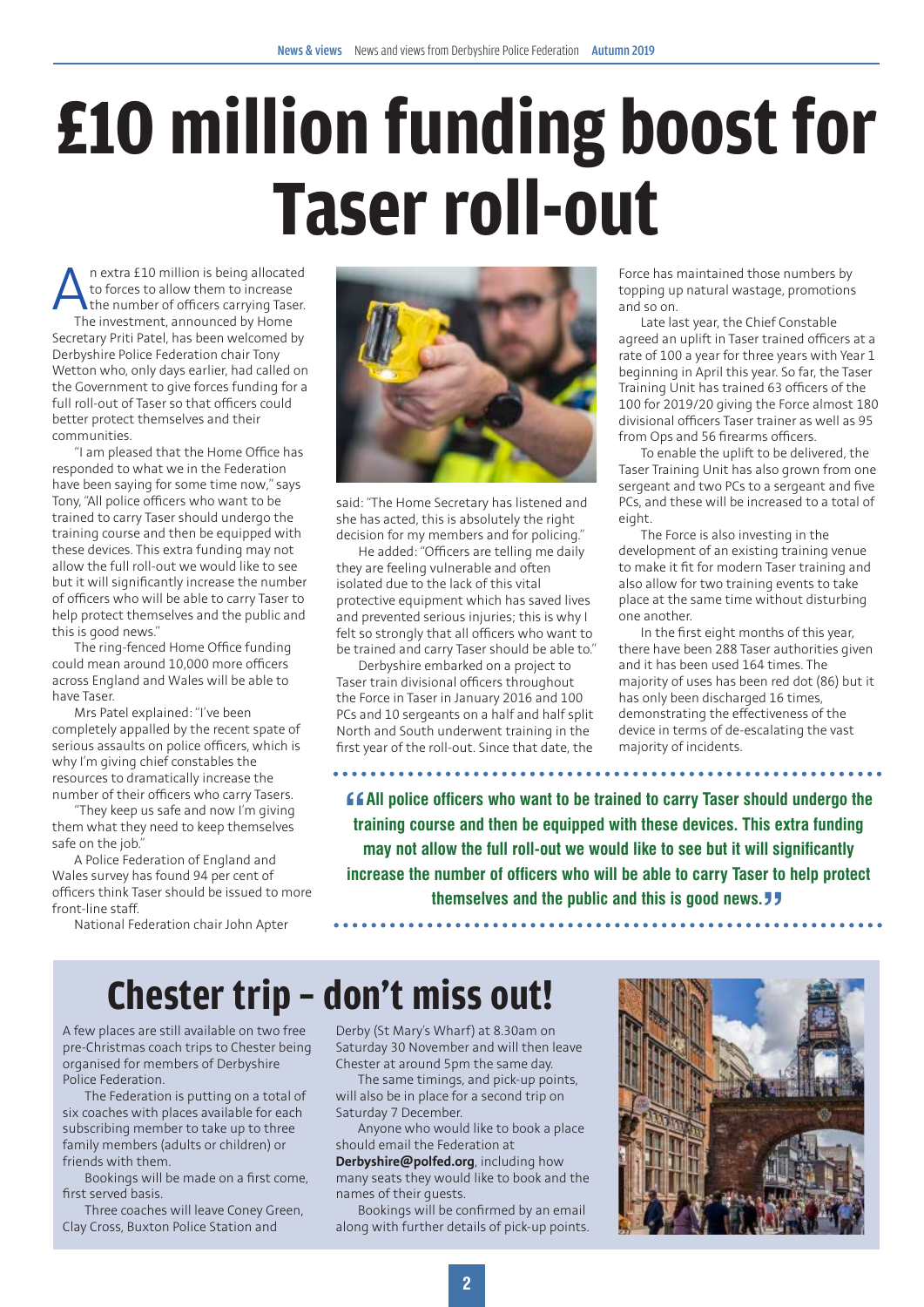# **Force set to get 85 new recruits**

The Force will get 85 new recruits as its<br>share of the 6,000 being taken on in the<br>first year of the Government's three-<br>year programme to recruit 20,000 officers share of the 6,000 being taken on in the first year of the Government's threeyear programme to recruit 20,000 officers nationwide.

The allocation was announced by Home Secretary Priti Patel on Wednesday 9 October after the second meeting of the National Policing Board which was set up to oversee the recruitment drive and other major policing issues.

Tony Wetton, chair of Derbyshire Police Federation, said: "The numbers have been worked out using existing funding formulas. Our view is that while using this formula is not perfect this is the best way to share out the 6,000 officers and get them into forces in Year 1 of the uplift.

"The really good news is that at least we're now talking about investment in policing rather than the disastrous funding cuts that have decimated officer numbers since 2010. This increase will put us in a position to start making communities feel safer, reversing the increases in violent crime and also protecting officers' health, safety and wellbeing.

"But we need to see officer numbers restored to where they were before the cuts programme."

At the end of March 2010, Derbyshire had 2,049 officers. By the end of March this year this had fallen to 1,767.

In Year 1 of the three-year recruitment programme, the Metropolitan Police will get 1,369 new recruits. The next highest allocations are: West Midlands (366), Greater Manchester (347), West Yorkshire (256), Merseyside (200), Northumbria (185) and Thames Valley (183).

The lowest allocations were: Warwickshire (41), Dyfed Powys (42), City of London (44), Gloucestershire (46) and



Wiltshire (49).

The Home Office campaign, urging people to join the police and 'Be a force for all', was launched in the summer and is the largest police recruitment drive in decades.

The campaign publicity programme features serving police officers including a neighbourhood officer, a police dog handler

**Example 1 Set of The numbers have been worked out using existing funding formulas. The numbers have been worked Our view is that while using this formula is not perfect this is the best way to share out the 6,000 officers and get them into forces in Year 1 of**  the uplift. *JJ* 

and a firearms officer. One of the officers started as a volunteer Special Constable, while another is a former charity executive who changed career.

They will appear on billboards and digital displays, including locations such as shopping centres and train stations, across England and Wales as well as in a radio advertisement. A second phase of advertising is planned for the new year.

A new website has also been set up to provide potential recruits with more information and direct them to force recruitment pages.

The Chancellor has announced funding to support the recruitment of the first wave of up to 6,000 officers. This includes £750 million for 2020-21 and an immediate £45 million to kick-start recruitment.

The remaining 14,000 officers will be recruited in 2021-22 and 2022-23 through extra central funding and will be on top of extra officers hired to fill existing vacancies..

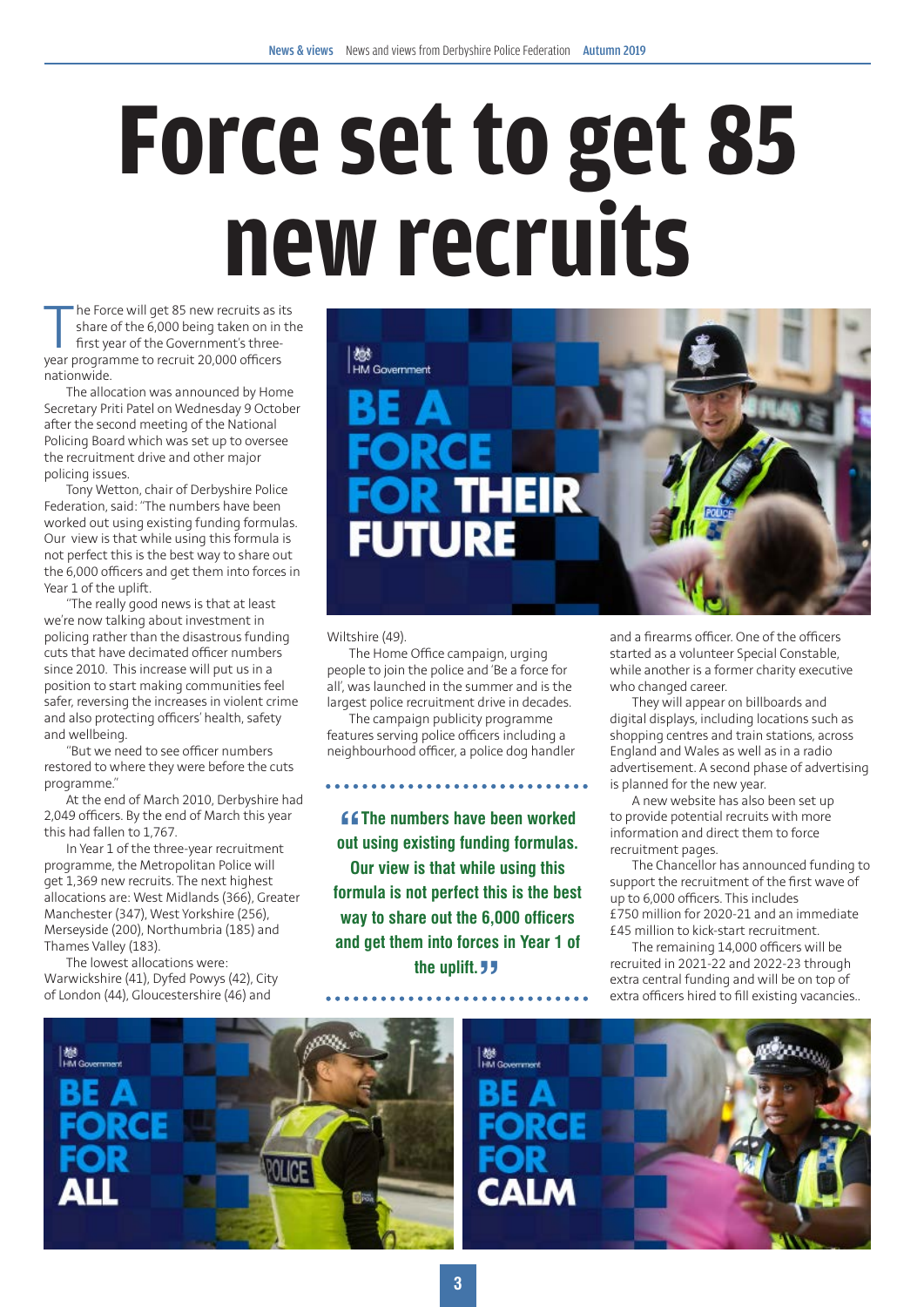## **Derbyshire has good people wanting to do a good job, says DCC**

Rachel Swann admits she keeps telling<br>people she's not been so happy at work<br>for many years, and stresses that she<br>means it people she's not been so happy at work for many years, and stresses that she means it.

Having been appointed as Derbyshire's Deputy Chief Constable back in February, this has to be good news not just for Rachel and her nearest and dearest but also for the Force and the communities it serves.

"There is lots to do and we are not perfect but I go back to what attracted me to come here in the first place. It's a good force, it has good ambition about wanting to do the right thing and good people who want to do a good job. There is a lot in that to be proud of," she says.

Having served both in Leicestershire and Northamptonshire Police, she cites a couple of career highlights on her route to Derbyshire – being Silver Commander for the Team GB Training Camp at Loughborough University for the 2012 Olympics and also for the Queen's Jubilee visit to Leicester in the same year.

But her role in this summer's Whaley Bridge dam crisis, just months after joining the Force, surpasses them both, she says.

"That for me was probably my proudest moment in policing. It tested me in many ways. It's not like I know much about dam integrity, water flow and so on but I know a lot more now," she explains.

"I had to attend COBRA daily with the Home Office, including ministers, and then chair the Strategic Co-ordinating Group which led the co-ordinated multi-agency response. While it's a group, it was really clear to me that the decision-making responsibility sat with me – and that felt like a lot of responsibility at times.

"However, the partners were brilliant, especially the fire service and the County Council emergency planning. They really supported me. The public were also brilliant. The community meetings we had, where more than 200 people attended, were long. I think the first ran for more than three hours and, while everyone was upset to be evacuated, they could not have been more supportive about what we were doing and really made a difference to staff on the ground. Finally though, I've probably never been prouder to be a police officer, and especially DCC of Derbyshire. The Force was brilliant in its response."

But, despite her pride in the role she and the Force played in managing the crisis, she



has spoken of how upset and shocked she felt when she was trolled over her hairstyle and subjected to homophobic and sexist abuse in the wake of the crisis.

The abuse was so bad that Rachel recorded some of the comments as hate crimes and has called on officers to do the same if they are subjected to such abuse.

"I think our people have stopped recording it when they are subject to hate and I want them to record it. We will be focusing on this in Hate Crime Awareness week this year – just because you wear a uniform or work for the police does not mean you have to tolerate hate," she explains.

Rachel freely admits she was not surprised to have received some criticism and comment.

"It's not the first time. I see what people write about other people on social media. However, I was shocked at the level of personal attack and criticism some were willing to level at me behind the anonymity of social media. I could not believe that my hair was in any way a national story. I also could not believe the amount of sexism and homophobia that came with it," she recalls.

"It upset me. It really started to grow

apace on the Monday after I had been on breakfast TV. I can remember being very tired - I'd had 3½ hours sleep the night before - and seeing it all on my Twitter feed. The bit that upset me the most was that people said I clearly had no standards and I had let policing down when I felt the opposite was true.

"I like to think that policing looks after its own but sadly some of the strong comments were from serving officers and staff. So I turned off Twitter notifications on the Monday as I couldn't afford to be upset. Then, on the Wednesday after I said everyone could go home, the Press Association contacted the Force to run a story on my hair and the social media storm so I deactivated my account.

"It made me feel much better as I couldn't see it albeit I opened my Google app to see my face as a top story. However, even the Sun were fairly balanced and supportive."

While clearly affected by the negativity, Rachel has expressed her thanks to all those who offered their support including the Chief Constable, the Police and Crime Commissioner, colleagues – past and present, retired officers and the villagers in Whaley Bridge themselves.

She says: "The Chief and the PCC were brilliant. I could not have asked for more. I felt very fortunate to work with them both. They backed me 100 per cent. People even wrote into OLCE and the OPCC to complain about my hair. They were given an appropriate response ie there was nothing to complain about. Likewise, I felt that the officers and staff of Derbyshire Constabulary also supported me.

"I'd like to thank those people who stuck their neck out on social media. The sad thing about deactivating my account meant I didn't see all the nice stuff too. It was lovely that people I had worked with in my previous forces also supported me. Some of our staff took the time to email me with their support – I was very grateful for this and responded to them all.

"Lots of the people of Whaley Bridge also contacted me to thank me and to express their dismay at the comments about my hair – again I replied to them all. It was interesting as a number of retired officers were also quick to make contact. They were worried I would think all retirees felt the same! I've saved all of these contacts as,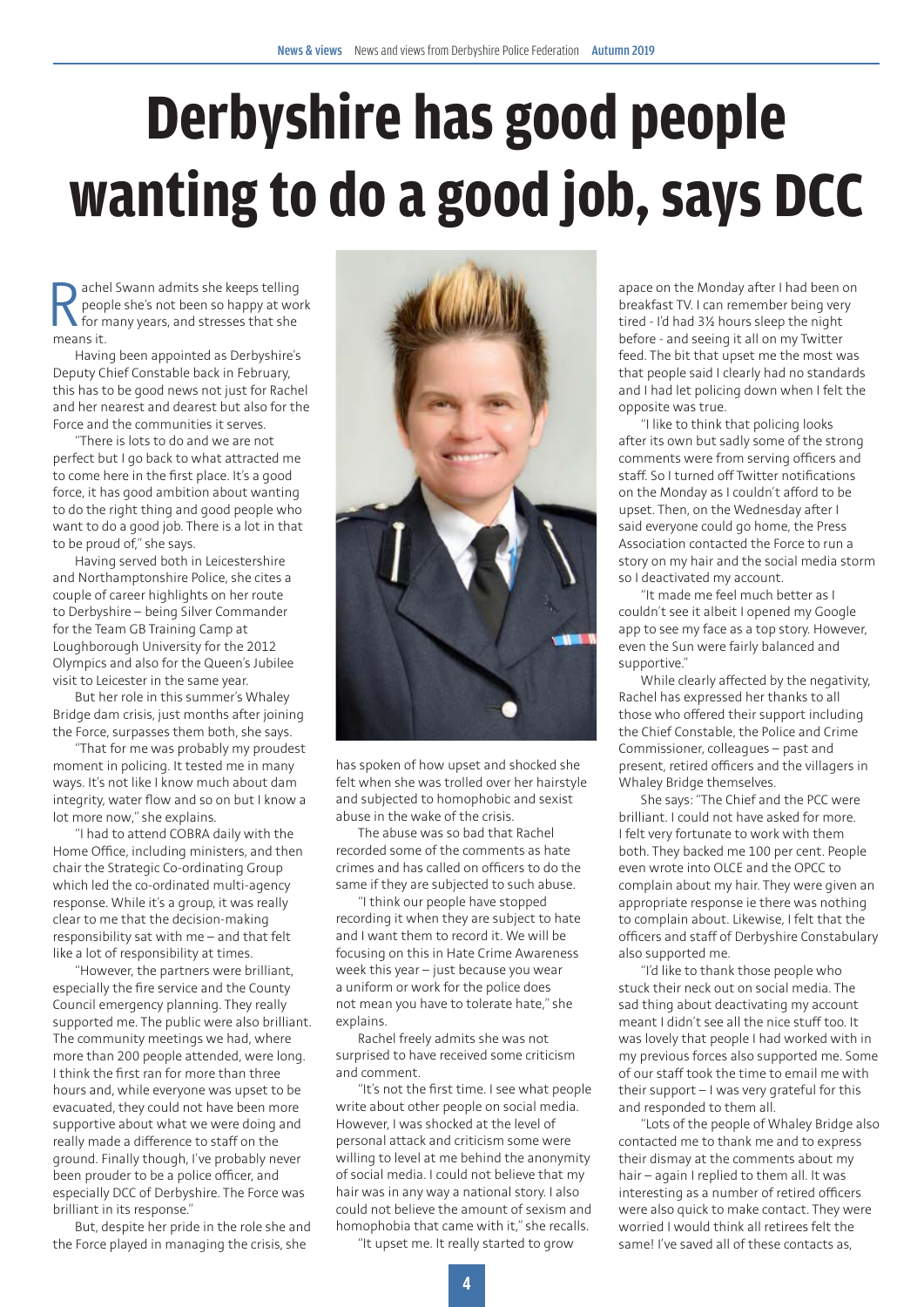DCC or not, sometimes we all need to feel supported and I was very touched, especially by Derbyshire as I'd only been here for six months when this all happened."

Rachel says she never set out to stand out from the crowd or challenge the stereotypes about policing but she is nevertheless comfortable with doing her bit to ensure police forces becomes more representative of the communities they serve.

The DCC explains: "I've tried really hard to be myself. I don't go out of my way to be different, I just try to be me. I know that at times I might sit outside what is traditionally expected of a chief officer – but I don't do it deliberately. I just think the best thing I can be is to be myself and to encourage others to do so.

"For years we have struggled to be representative of our communities. We do this for many reasons including trust and providing a better service to all. But we cannot do this if we don't want to allow people to be individuals or different. Our communities are so diverse but we are not, and we need to be. I often say to new recruits, we are an inclusive organisation, there is room for us all to be ourselves, so they should be confident in this. I'm not talking about protected characteristics here or hair! Just being yourself will help you to be the best version of you.

"Just look at the debate around tattoos that still goes on. I cannot believe people still think this is an issue. It does not remotely affect the job you do. Thankfully, our Force takes a very strong position around appearance standards and trusts its staff to decide for themselves if they look professional."

Rachel may be making great strides in breaking down barriers but her policing career was almost quashed before it even began with a police officer giving a talk at her comprehensive school telling her she would never be tall enough. She is 5ft 1in.

Ruling out policing, she went to university and, on leaving, discovered there was no minimum height for joining and successfully applied for the accelerated promotion scheme for graduates – the one, she says, 'no one ever gets on!' In fact, her Mum was so surprised she asked if they had the right person. "No chance of getting a big head," Rachel jokes.

Having joined Leicestershire Police in August 1994, she has not looked back and believes she is lucky to have a job that she really enjoys – something not everyone can say.

Her first posting was to the small town of Coalville in Leicestershire and she then moved to Asfordby Street in Leicester city about 15 months in. A big plus, Rachel recalls, was being part of a team and a shift.

"I do remember my tutor – Ade Grant - and my first sergeant – Keith Reynolds -



*The DCC earlier in her career.*

really well and the influence they had on me. My tutor retired a couple of years ago and, while he was in a different force to me, I found out he was leaving and went across to see him on his last day and thank him for all he had done for me. I took cakes too of course. He taught me well… In all seriousness, I wanted to say thank you to him. He had such a strong work ethic, he was brilliant to me and I wanted him to know that," she says.

Of course, her career – which saw her serve with Northamptonshire Police from 2015 until earlier this year, first as an ACC and then DCC – has not been without some challenges

"I've had disappointments when I have applied for jobs and promotion and not got them. I think people think you get to DCC first time. Not so, but not getting things first time has made me better," Rachel says, "I've also worked with people who I have felt have not valued me and the skills or type of leadership I bring. Those times have been tough, and it's hard to believe in being yourself, but it's important that you do.

Despite being on the accelerated promotion scheme, Rachel reveals she did not set herself a target of becoming a chief officer.

"I like to work hard and then look at the rank above me when I feel ready," she explains, adding: "Of course, I have ambition. You cannot get to my rank and not have it but I believe there is a lot to being happy in what you do, hence I took quite an unusual step at my rank and applied for another DCC role when I was already at that rank."

Although Rachel only started working for the Force this year, she has worked alongside Derbyshire as a regional partner for a number of years and felt the Force led the way particularly in terms of proactively dealing with emerging types of criminality. She feels the Chief values her leadership

style and that PCC Hardyal Dhindsa has Derbyshire's best interests at heart and for those reasons, and others, she enjoys working with them.

Her priority over the next year is to get demand management right. Rachel feels too much crime is going to front-line when it should be dealt with elsewhere and that the Force needs to work better with partners around other types of demand. There is also work to do in terms of feedback from HMICFRS and she firmly believes in being fair, transparent and inclusive – internally and externally – so wants to ensure the Force is fully focussed on that as it creates a much better service.

She thinks there could be challenges ahead due to the uncertainty around Brexit, increased demand and the increasingly complex needs of the public. She wants to see some clarity around the Home Office recruitment drive which will bring 20,000 new recruits to policing over the next three years though no one is sure how these will be shared among the 43 forces in England and Wales.

"Can we put the increase where we want? Will we be supported by wider increase in budget or have to make savings as well? It's really welcome but we need some clarity around it. Will we get money to uplift police staff too?" she asks, echoing the questions everyone wants answered – including the Federation which Rachel says has a critical role to play in policing.

"It's really important that our people have the Federation to deal with the issues that affect them in a professional and informed way. There is stuff like pay and conditions which must have the Fed oversight. The Fed also brings a national influence and stimulates debate which is important, for example, officer assaults. Locally though, they are able to raise issues for the Force to deal with in the right way," she explains.

"The value the Fed brings should not be underestimated even though much of it goes on behind the scenes. I was a member in Leicestershire and even a committee rep and I meet our Federation once a quarter. They also raise any relevant issues with me either then or in between times.

"They know they can speak directly to me and I will listen and deal with their concerns. This doesn't mean we always agree – but we will always listen and respond to each other. Having said all that, I've not really found anything we disagree on yet."

So, what does the DCC do when she is not at work?

Apparently, she exercises a lot, and also likes to eat but cannot cook. Beyond that, she likes TV, PS4, cats and family – that's fairly representative of the public then!

Hate Crime Awareness Week is from 12 to 19 October 2019.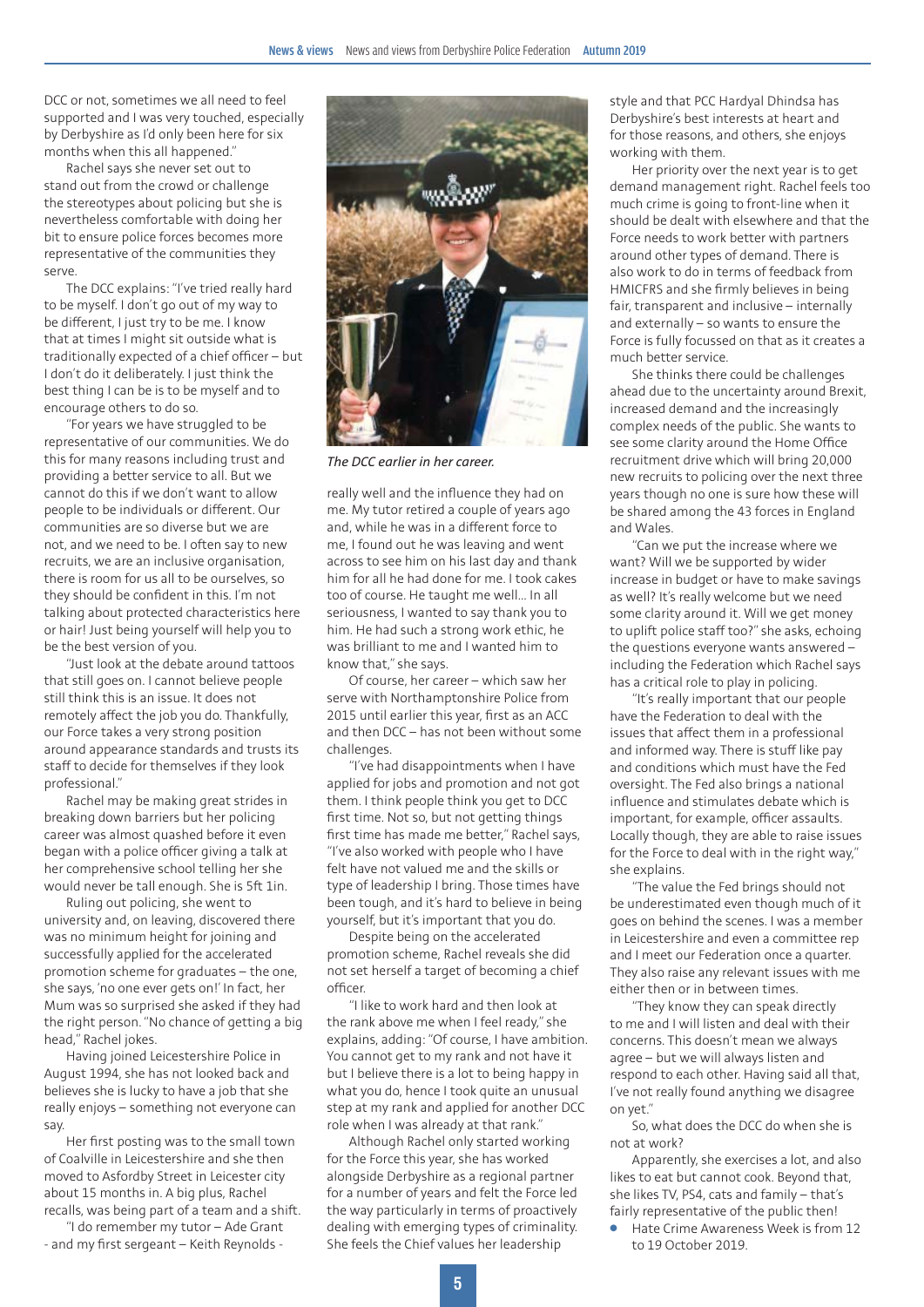## **Memorial day service honours fallen officers**

HRH The Prince of Wales paid tribute to fallen police officers at the National Police Memorial Day (NPMD).

As patron of the NPMD, he joined the congregation to honour officers who have been killed, or died, in the line of duty.

In the commemorative brochure, HRH The Prince of Wales said: "Policing in the United Kingdom has enormous pressures to contend with, no more so than on the front-line. As society changes, so must the way in which we support and protect our communities. Your job is one of the toughest there is, and all too often your efforts go unrecognised.

"I am proud to be with you today, and I particularly want you to know how very much I appreciate all that you do, and the sacrifices you make. You and your families have a very special place in the heart of this nation."

Chair Tony Wetton represented Derbyshire Police Federation at the service, held this year at Glasgow's Royal Concert Hall and took as the Federation's guest Angela Morgan, the fiancée of Derbyshire DC Gary Freeman who died along with DC Anthony Thornley when their vehicle was in collision with a lorry on 19 August 1994.

"The service was, as ever, very moving and I felt proud to honour the memory of those police officers who never returned home at the end of their shift. I hope that the service fully demonstrated to the families of our fallen colleagues that their sacrifice will never be forgotten," says Tony.

"Angela and I were privileged to spend some time with Debbie and Phil Adlam, the mum and step-dad of Thames Valley PC Andrew Harper who was killed on duty just six weeks earlier. Although obviously devastated by their loss, they were very brave to come along to the service to see Andrew's memory honoured. I hope it was some comfort to them to see and feel the support of the whole police family at this darkest of times for them."

Scotland's First Minister Nicola Sturgeon and more than 40 chief constables were among a congregation of around 1,500 people including officers of all ranks and fallen officers' families.

Home Secretary Priti Patel gave a reading and said: "Today is a day to remember the bravery, commitment, and sacrifices of police officers who have died serving their country.

"It serves to remind us of the

extraordinary courage officers show to keep running to the front-line, day in day out. I am going to give the police and their families the protection and the support they deserve."

Prayers were led by Marilyn Bromilow, the sister-in-law of PC John Edward Bromilow who was fatally injured in 1979 in a patrol car crash while escorting a prisoner; Chief Inspector Gill Marshall of Police Scotland, widow of PC Alan McMurray who died in 2006 when he was struck by a van at the scene of an accident, and Stephen White, chair of the Royal Ulster Constabulary George Cross Foundation.

Candles were lit by relatives of fallen officers and in remembrance of officers throughout the country who have lost their lives.

Representing Scotland, Margaret Sinclair, supported by her daughter, Patricia Sinclair, wife and daughter of PC Leslie Sinclair who died in 1972 from injuries suffered in a road traffic collision while on duty.

Representing England, Rumbie Mabuto, widow of PC Joe Mabuto who died after suffering a heart attack while on duty, supported by their children, Kenny and Sophia.



*The congregation stands in silent remembrance.*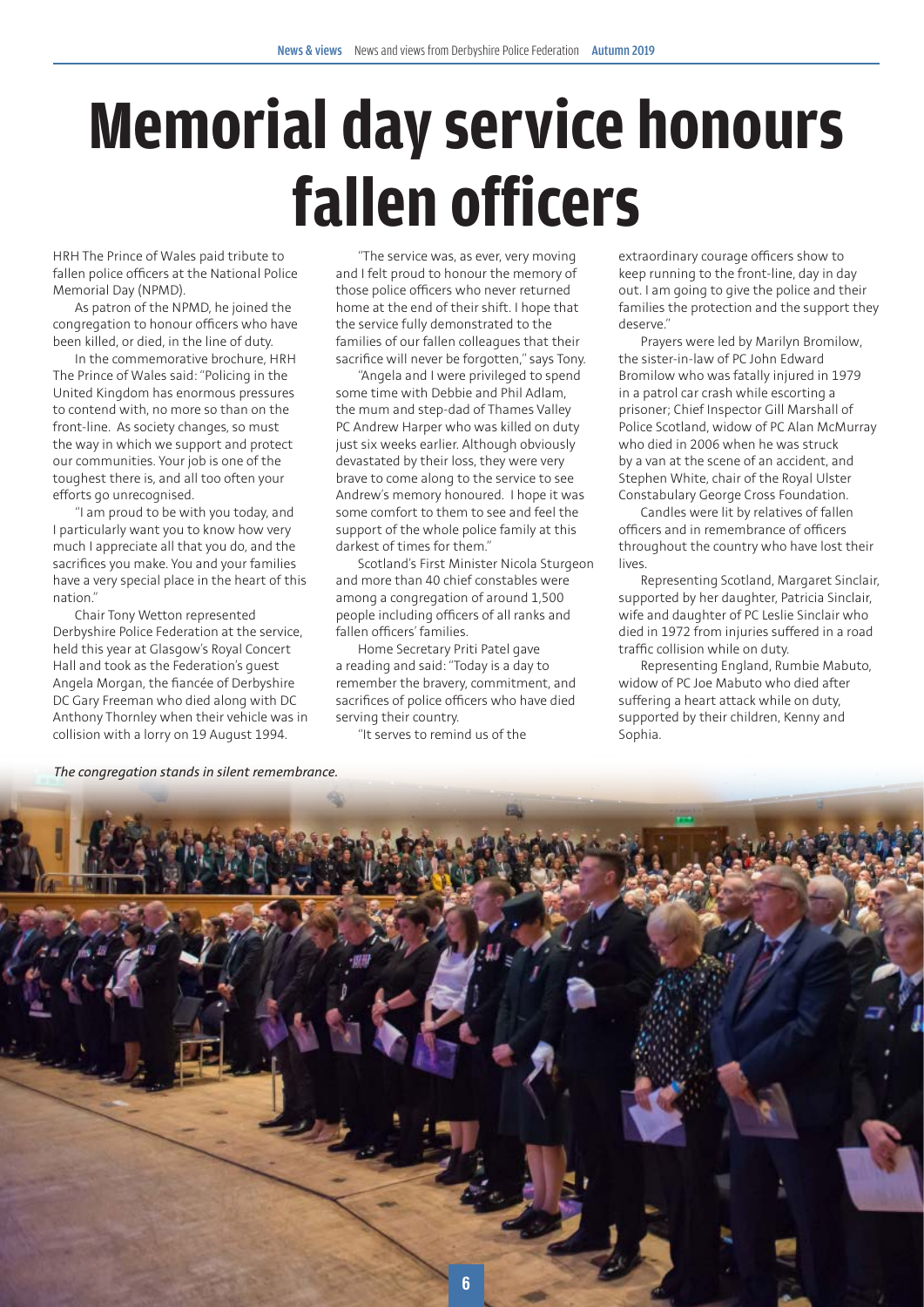Photographs courtesy of Anderson Photography phs courtesy of Anderson Pl

Representing Wales, William Parker, son of PC Andy Parker who was killed in a motorbike crash when travelling home after a night shift.

Representing Northern Ireland, Margo Hetherington, daughter of Reserve Constable Jacob Rankin, Royal Ulster Constabulary George Cross, who was fatally shot in 1978 by terrorists while on duty.

Chief Inspector Andrea MacDonald, chair of the Scottish Police Federation, read the names of officers who have lost their lives during the past year:

**PC Joseph Robert Cooke**, Metropolitan Police.

**PC Daniel Clayton-Drabble**, Thames Valley Police.

**PC Kevin Flint**, Thames Valley Police. **PS Colin Michael Fox**, Metropolitan Police. **PC Andrew Harper,** Thames Valley Police, and

**PC Roy Buggins**, Police Scotland. The service, held on Sunday 29 September, also paid tribute to US Special Agent Nole Remagen who died while on duty in Scotland.

There was silence as petals of remembrance, representing all who have lost their lives, descended from the gallery as the orchestra played 'Abide With Me' and the Last Post was sounded.

Canon David Wilbraham, National Police Chaplain and co-ordinator of National Police Memorial Day, said after the service: "I extend my gratitude to everyone who attended today's service and for their ongoing support. It is always a day filled with emotion but also with immense pride. It is only right that we stop to remember the sacrifices made by those who protect us. I know it meant a lot to the families and friends of our fallen colleagues to have our patron, His Royal Highness The Prince of Wales, with us today in Glasgow."



*HRH The Prince of Wales joined the congregation.*



*Lighting the remembrance candles.*

### **'We must never forget'**

#### *By Angela Morgan*

I feel we must never forget our loved, lost officers. In my case, not a day has gone by in 25 years that I haven't missed and thought of Gary. He was the love of my life and, as I always say, love doesn't die when a loved one dies. It goes on for ever.

I had only been to one National Police Memorial Day before, which was 13 years ago in Belfast. To be honest, I never went again because I found it unsupportive and unhelpful as I was left on my own.

I met our new Federation chair, Tony Wetton, this year at the Care of Police Survivors (COPS) memorial service in Lichfield at which I spoke about Gary. I

immediately found Tony to be understanding and supportive so when he invited me to attend the Glasgow memorial, I felt I would like to go, especially as this year marks the 25th anniversary of losing Gary. It felt the right thing to do especially as our Chief Constable had ridden in the Police Unity Tour this year and I know him to be a great supporter of our charity COPS along with Sgt Stuart Kershaw who had ridden in memory of Gary. I knew I had to go.

The service was very moving. The police orchestra, pipe band and choir were beautiful and it was particularly poignant when the names of officers lost this year were read out and blue petals fell from the high ceiling on



*ACC Paul Gibson (left) with Angela Morgan and Federation chair Tony Wetton.*

to the congregation in memory of all those who have died. It was hard to hold back the tears.

I met up with lots of old friends from the COPS police family and made new ones.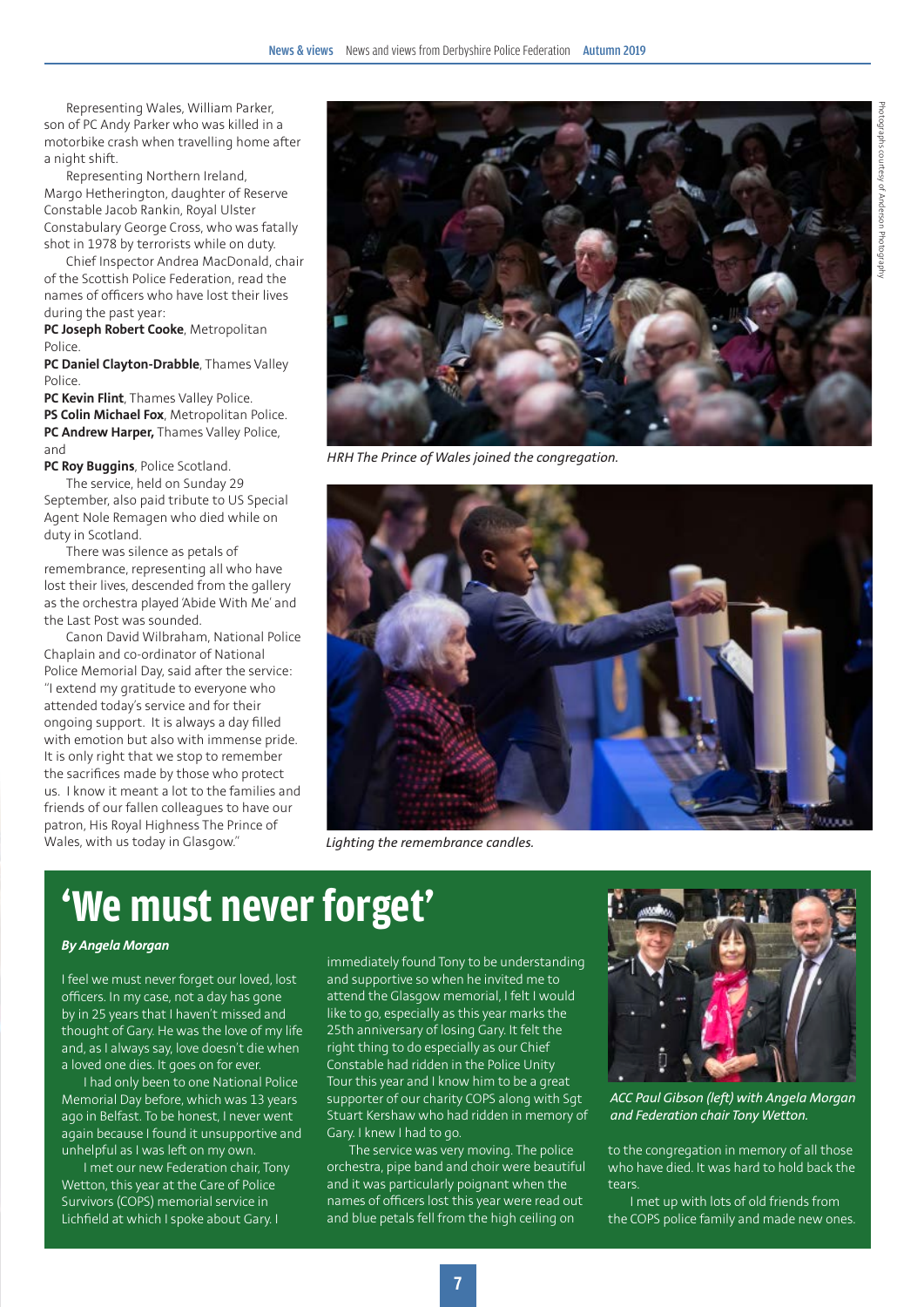## **Experienced rep keen to support colleagues**

Adam Galley is pleased to have been elected as workplace Federation representative having put himself forward for the role out of a desire to continue to help colleagues facing any kind of difficulty at work.



The former Federation branch secretary started to subscribe to the Federation as soon as

he joined Derbyshire Constabulary on 31 January 2000 to ensure that he had access to the support and protection afforded to members and has been a workplace rep since October 2008.

"I am highly trained and experienced and want to help my colleagues in all areas where they may encounter difficulties," says Adam who has received support from the Federation in the past when subjected to complaints from the public and, on one occasion, a fellow officer.

"I would urge everyone from the Federated ranks not only to subscribe to the Federation to ensure they have access to the range of support it can offer but also to engage with us more so that we can become fully representative of their views and also ensure they make full use of our services."

In terms of the challenges ahead, Adam believes Derbyshire Police Federation needs to ensure it remains autonomous and not under the control of the national Federation while the Force, he says, still needs more officers and staff to cope with increased demand.

"The police service itself has to continue to police without fear or favour while becoming ever more politicised and controlled by the Government which, in my opinion, sees us more as a necessary inconvenience rather than protectors of law and order," he adds.

Adam is currently Acting Sergeant in Group 2 Matlock while previous roles have included Bolsover Section 2, Shirebrook Safer Neighbourhood Team and Wildlife Crime Officer, CrimeTeam at Chesterfield, Bolsover Section, the full-time Federation secretary role, business futures at HQ and Amber Valley section.

But he has his wife to thank for becoming a police officer in the first place.

"She reminded me I had always dreamt of being a police officer but had never applied so I did and got in," Adam says.

## **Charlie looks to offer colleagues support**

Having appreciated the support of the Federation when facing difficulties at work, Charlie Watson has now become a workplace representative with the aim of helping colleagues.



Charlie, who is a Safer Neighbourhood Team officer at Cotton Lane, recalls when during a particularly tough time at work she felt the only person she could trust was her Fed rep.

So, when Derbyshire Police Federation held its latest elections for three vacant positions on its Branch Council, Charlie decided to stand and was elected by colleagues along with the other two successful candidates, Helen Gallear and Adam Galley.

"I put myself forward so that I could help people who have been in situations like myself, someone who just needed that friend to listen to and to put things into perspective. I want to help those

who sometimes aren't strong enough to help themselves. I have been through some ups and downs in my life and come out the other side, hopefully a stronger and better person and having taken some learning from each situation. Hopefully, I can pass on my experiences to others in need," she explains.

"I certainly hope to be able to support colleagues. I am a good listener, I am not afraid to stand up for what I feel is right and challenge those who need to be challenged."

Charlie admits that when she first joined the Fed she did so more out of a fear than anything else. She says: "If I am honest, I joined because on my first weeks in the job someone from the Federation came to give us an input and bamboozled me, terrifying me with the possibility that I would be on my own if something went wrong in the job."

However, she has since found that the Federation is not just there for when officers are facing conduct proceedings.

"At my times of need, they were there for me and I would now like to put something back and be there to help others. The Derbyshire Federation comprises of some excellent officers of all ranks who are always there. However, should you find yourself in a spot of bother and you are one of the few who are not a member of the Federation; you may live to regret it," Charlie adds.

Now with almost 17 years' service under her belt, Charlie was working in an office after completing her A Levels when, with no scope for promotion, she applied to join the police without telling anyone other than her then partner. She had always wanted to be a police officer but had previously been talked out of applying by her Mum who saw the dangers of the role and was concerned for her only child.

Charlie clearly had the makings of a good officer, recalling: "Surprisingly, I flew through every stage and found myself in a room with another 30 strangers on my first day wondering what the hell I had done."

She went on to spend her first years on the same shift at St Mary's Wharf, taking nine months' maternity leave when she became pregnant in 2009. She returned on response on the same shift at St Mary's Wharf for several years before moving to Derby City Safer Neighbourhood Team, passing her Sergeants' Part 1 and Part 2 exams and then spending 18 months as Temporary Sergeant. Her next position was a PC role on the Pro-Active Unit at St Mary's Wharf between 2015 – 2018 when she then took on her latest post where she does act up as sergeant periodically. Since 2016, Charlotte has also been a drug expert officer.

Her most regular contact with the Federation has been through her work-life balance annual review but she also had support from the Fed when facing difficulties with a line manager which resulted in her being off work for a period of time with anxiety.

"At that time, I was not in a good place and, if I am honest, the only person I trusted who I was willing to speak to was my Federation officer," she says.

Despite the support she has received, she does believe the Federation has to work to instil confidence in members who have lost their faith in the organisation, seeing themselves paying a monthly subscription but not necessarily seeing anything in return. Issues around pensions have been a particular blow, Charlie believes.

Looking beyond the Federation, Charlie says a challenge for the Force will be logistics around the 20,000 extra officers promised by Prime Minister Boris Johnson while the ever-evolving world of criminality, for example, modern day slavery, cyber-crime, extremism and terrorism, will also put a strain on forces as will retaining officers.

She concludes: "I think the challenges the Force and policing in general face overlap. In addition to what I have already mentioned, I am concerned with the introduction of the new entry routes to policing that require you to hold a degree. I believe that a degree is a sign of intelligence but not necessarily common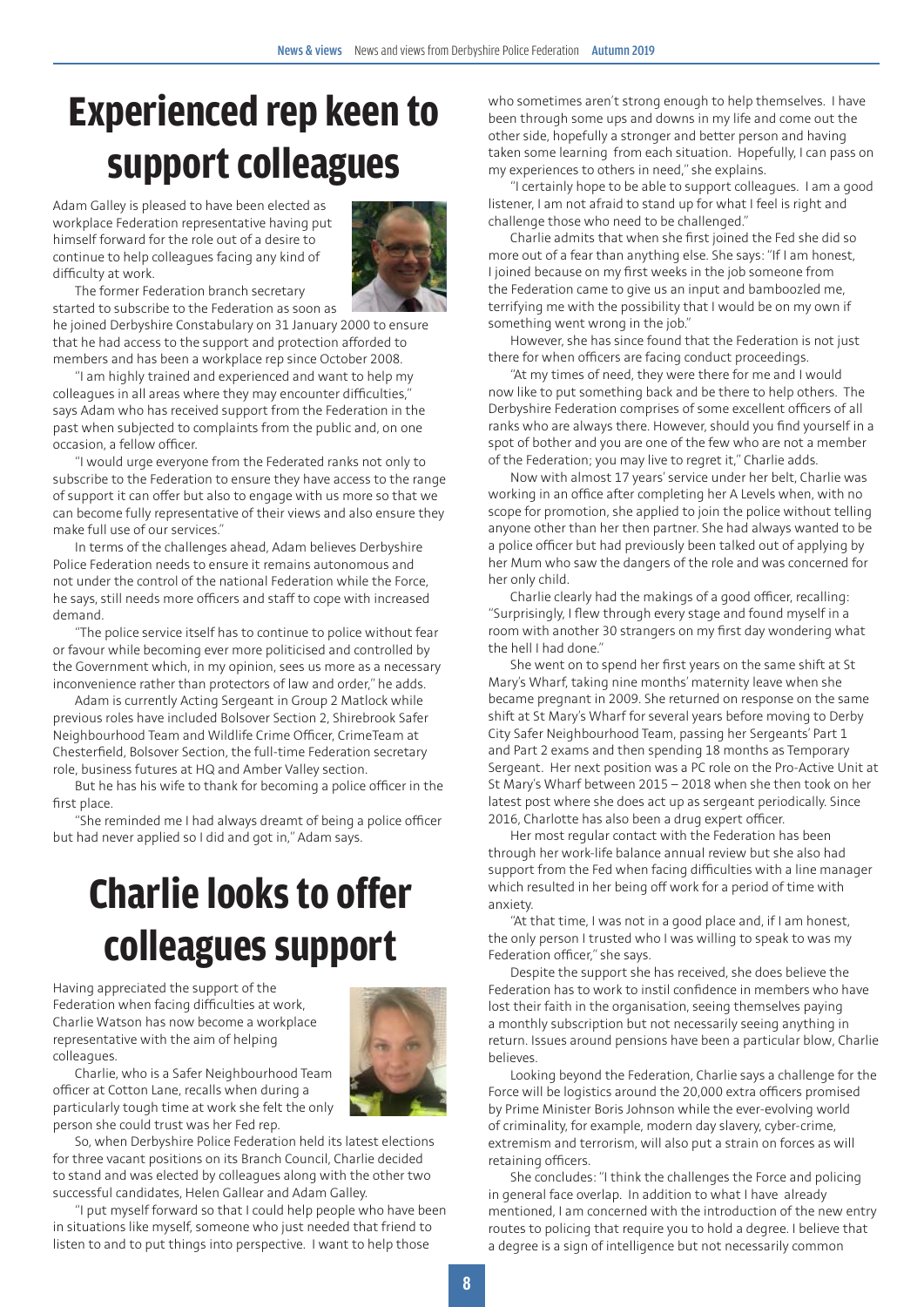sense or hard work. Being a police officer requires you to be multitalented, but two things you need for sure are good communication skills and common sense and you don't necessarily need a degree to have those skills."

## **'Together we can make things better'**

Federation members should work together to help make things better for officers, says newlyelected Derbyshire Police Federation workplace representative Helen Gallear.



With 17 years' service under her belt, Helen is currently enjoying working on the Ilkeston Safer Neighbourhood Team and has been a Federation member from Day 1 of her service.

"I have never doubted being a member and strongly believe that we need the protection and security of the Federation," Helen explains.

"I have asked for help from the Federation in the past and have always been delighted with how approachable and knowledgeable the reps have been."

When the vacancies on Derbyshire Branch Council were advertised earlier this year, Helen decided to put herself forward out of a desire to know more but also to understand more and then be able to pass on her knowledge to other members who

might need help.

"Through training and developing my knowledge, I will be in the best place to help and advise anyone with any issues.

"I believe we all need the protection and security of an organisation like the Federation and I hope to ensure I pass on the benefits to all my work colleagues. The Federation works for our behalf and benefit and there is no use moaning about needing changes and then not being in any position to make those changes. Together we can make things better!"

Helen's particular interests, Federation wise, are work-life balance, mental health, the menopause and health and safety but she believes resolving the issues around the changes to the police pension is the biggest issue ahead for the organisation while staffing levels is a key challenge for the Force.

"Single-crewing is an issue and I believe this is a practice that needs to change," she says.

Helen joined the police when she returned to England after a period travelling abroad but had wanted to be an officer from her school days.

She says she has been lucky to have worked on some amazing jobs. Having trained as a family liaison officer, Helen worked alongside the major crime unit on some high profile cases and also served in the sexual offences unit for more than nine years supporting victims of rape and serious sexual abuse.

A full list of your Federation workplace representatives appears on the **[Meet the team](https://www.polfed.org/derbys/about-us/meet-the-team/)** pages of our website – **www.polfed.org/derbys**

## **Force welcomes first Police Now recruits**

Perbyshire's first Police Now recruits<br>have started being tutored in<br>Force as part of a two-year training<br>programme have started being tutored in Force as part of a two-year training programme.

The 10 newcomers have already completed 10 weeks of self-guided learning around law and legislation, an intensive six-week training academy in Manchester and three weeks at the Derbyshire Training School.

Their response tutorship, which started on Monday 30 September, will last for 10 weeks.

"Now the students are nearing the end of the initial phase of the Police Now programme we are in the process of obtaining feedback but the initial comments we are getting are predominantly positive in that although the training is intense they feel it's given them a good grounding to go out into their communities to try to make a positive impact but they recognise they still have so much to learn," says Sergeant Gareth Cole who is leading the programme within the Force.

"With the students beginning their life as a police officer at an external training academy, there have been challenges in the logistics of ensuring all their equipment and uniform arrives and is correct but it was managed with only the odd item missing or incorrect.

"Overall, due to the hard work and planning that's gone into preparing the organisation, we haven't encountered any significant teething problems, yet! Although some of the students have said long days at the training academy and the number of assessments they had to complete over the six weeks – which was 11 – was more than they expected and was challenging.

"The programme is evolving where

necessary as it's all new and we are open to constructive feedback if any issues are identified. Police Now has changed its programme to become Police Educational Qualifications Framework (PEQF) compliant so it's all new which means issues have to be tackled as and when they arise."

The structure of the two years' training is 10 weeks self-guided distance learning, nine weeks' classroom based (six at Manchester and three in Force) then 10 weeks' tutorship after which they will achieve independent patrol status and move onto their Safer Neighbourhood Team (SNT) where they will spend the remainder of their probationary period.

Police Now is NOT a fast-track promotion scheme. The officers remain PCs for the duration of the programme and, after



*Derbyshire's Police Now recruits.*

successfully completing the two years of training, they can apply for any role as per a traditional student, facing the same processes as their colleagues.

The students, who joined the Police Now programme in April 2019, started on the same salary as any other student officer once they began their training and will be based on their neighbourhoods and released every few months to attend extra courses provided by Police Now.

The Force has not yet decided if it will take on more recruits through Police Now.

Gareth explains: "Derbyshire's current intention will be to let the current twoyear cycle come to an end before making a decision on future cohorts."

If anyone would like more information or has any queries, please contact Gareth.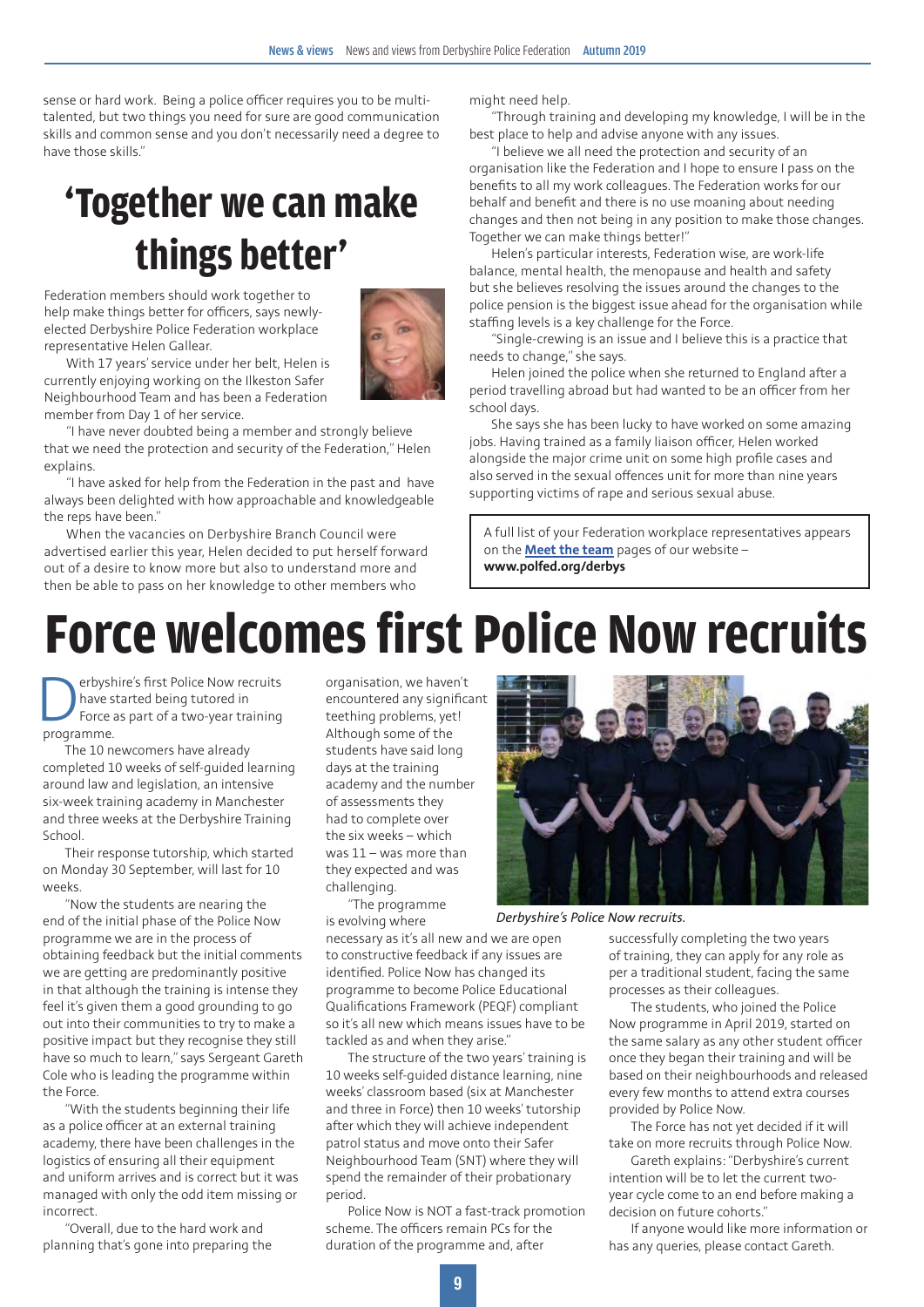## **'Don't be afraid of genuine mistakes' says complaints head**

fficers should not be afraid of making mistakes every single day of their careers, putting their hands up, admitting where they have gone wrong, learning and moving on, according to the head of the new Organisational Learning, Culture and Ethics (OLCE) department which replaced PSD earlier this year.

Rick Alton says he wants officers to speak up but also stresses that he will get behind those who have simply made a mistake.

"I have two categories on my board, corrupt or daft. If you are in the first, let's crack on. If you are in the latter, we can work with that daft mistake as long as people understand their failings," he says, "If you come up with rubbish and a nonsense excuse, this will be seen as rubbish and nonsense. Take any pain that's coming but you will never be backed into a corner as you are on the right path by being true to yourself.

"You should not be afraid of genuine mistakes, don't be afraid to make mistakes every day, the reason I say this is because we all will; learn and move on.

"I will support those staff who get complained about when doing their job, I will kick back when things are not right whether that be with the Independent Office for Police Conduct or others. Since January when I took on this role, and on many occasions, I have disagreed with many people in an effort to support those doing a difficult job and, when right to do so, I will continue to disagree.

"People will always be held to account for their actions and I think everyone understands that. What people do need though is a chance: a chance to admit and cough their mistakes, no bull, just tell it how it is. I can work with that. I can't work with a pile of rubbish."

He is hopeful that the new conduct regulations which should come into effect early next year will embed an ethos of learning and development rather than the sanction and punishment culture that has prevailed to date.

While Rick believes the new regs will streamline some parts of what his department does, there will be an increase in work in other areas.

"One of the biggest changes for staff is the introduction of practice requiring improvement. This gives the organisation and individuals an opportunity to learn through a supportive plan that will be managed locally," he explains.

"If it works right and people get on board



then we should only be dealing with matters where a written warning or above is required. There is a change in outcomes for misconduct seeing the introduction of reduction in rank

"Staff will not see all of what we do and there is a lot that happens in relation to learning from genuine mistakes, I am assessing marking off conduct on a regular basis where it is quite obvious that the individual has just dropped the ball. To get to that though, there has to be some early admission of what they have done and why.

"If they can't reflect and show some genuine recognition of their mistake then how can I push this into the learning environment? I can't. If you've done it, deal with it. If it's so serious that it has to go to a meeting or a panel, take your pain and deal with it. But my advice is, admit your mistakes. Oh, and we know what a genuine mistake is, we also know when people just can't be bothered."

While keen to deal with officers at the genuine mistake end of the conduct scale with proportionality, he recognises others will have to face conduct hearings and appreciates the stakes are high, with these cases also taking their toll on him.

"I have had many sleepless nights, thinking about some of the more difficult decisions that I have to make. I do care about people and sending someone to a hearing where I know that they can lose their job, living, home, family plays on you at times and is an uncomfortable place to be. Will this get easier over time? No, I don't think so - I will let you know," he says.

He has been the subject of a few complaints himself, so knows what officers go through but has also had 'God knows how many' complaints made against him since taking on this latest position, explaining: "My staff keep writing letters to complainants on my behalf so I get the backlash."

Despite the pressures of the role though, he says he was 'over the moon' when posted to OLCE, more than happy to go where he was told, get on with the position and see what he could do.

He concedes it could be seen as something of a poisoned chalice.

"It can be depending who you are dealing with. You will never please everyone, people will have their opinions and rightly so. There is a big grey area. Nothing is straightforward and if you think your decisions are scrutinised come in here, you are scrutinised from the moment you take up post until, I assume, the day you leave. This is not by my managers, I get no issues from them. They let me get on with the job but the external scrutiny is everpresent," Rick explains.

"Laugh if you wish, a bit of humour, my feet are on the floor. For those who say gaffers have forgotten what it's like on the front-line, I would say I have walked in their shoes, I have been under the pressures of no staff, no time, being late, being kicked, spat at, broken nose, broken ankle, no back-up."

His main objective initially was to see how the department worked, assess how it could be developed and get the learning side of the house up and running.

The role, he points out, is not just related to complaints, vetting or corruption.

"We are developing a team to pull together all the learning that goes on around the organisation. Policing organisations are very good at saying that they will learn from mistakes, what they are not good at is showing how this has been achieved and then sharing the learning with others," Rick says.

"One of the main challenges is pulling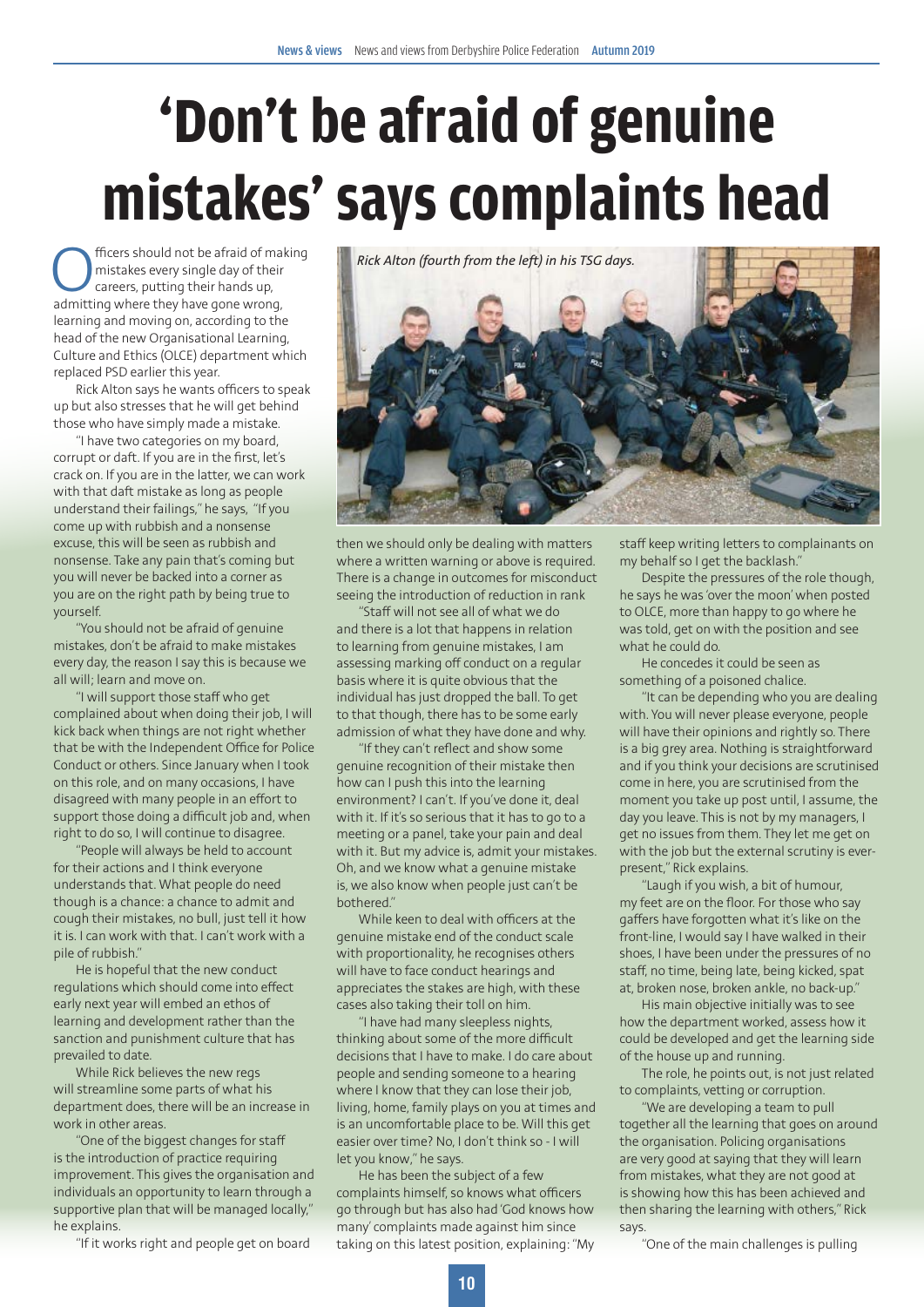the learning together, whether this be from serious case reviews, firearms and incident de-briefs, conduct and HMIC inspections or IOPC investigations. Once we have collated what's out there, it's about ensuring there is an adequate review process to ensure that we are actually learning and more importantly sharing this learning through connect or through business leads.

"We need to change the culture and get rid of some of the myths that have existed over the years while removing some of the barriers between this department and the rest of the organisation. While some may not agree, the first barrier was that staff could not actually get in to the department but you can now. If you have a Bora card you can enter the building; it's not an issue, first barrier gone.

"Ali Clarke, the lead investigator for complaints, has the responsibility for a breaking down the barriers plan. A lot of this relates to being accessible to people, having a network of contacts between departments and being transparent, sharing whatever we can when it is appropriate to do so.

Rick feels he is progressing well with those initial objectives. The learning side is starting to develop and plans are being put in place to publish how this will work and what staff will have access to. The OLCE team is working closely with Business Change to produce 'how to' videos officers and staff have asked for and these should start to be released through NEP soon.

Fortunately, while other forces are still trying to tackle concerns around the length of investigations, this is not one that Derbyshire has had to face.

Latest figures (IOPC information bulletin for the last quarter) show the average number of days taken by Derbyshire to finalise complaints was 85 (1 April to 31 December 2018) compared with 95 last year.

Rick says this is easily explained by the fact that some complaints are just more complicated than others.

The same statistics reveal the number of allegations per 1,000 employees in Derbyshire has risen – up from 181 last year to 246 for the latest period but still below the national figure of 264 and in the bottom third nationwide.

"We're not doing bad," he says, "But I hate facts and figures. The majority of people are doing a fantastic job, under some real pressure, officers will get complained about but I would tell them not to let this put them off doing the job, just do it right."

#### **Service history**

Rick Alton joined the Force on 12 August 1996 after five years with the military. He was a retained firefighter at Bolsover while also working in the steel works in Sheffield when joined the police service out of a desire for a career with good prospects, stability and good money.

His police life began at Shirebrook under the tutorship of Ian Godfrey, a former Derbyshire Police Federation secretary who is now retired. He then moved to Chesterfield working the town centre and from there onto Chesterfield response. He was promoted to C Division covering all of the areas including custody and moved to OP Cabby in 2005 covering football and banning orders spending a little time in London with UKFPU covering the 2006 World Cup intelligence and travel. During this time, he was on the then Tactical Firearms Group.

In late 2006, he was promoted to DI in B Division and went back to Chesterfield from 2008 to 2010 before serving in public protection until 2012 and then Force intelligence within crime support.

A stint at the dedicated source unit as the CHIS controller followed before he served as a Temporary DCI in Derby covering ground CID in December 2017 and then passed the promotion board in the spring of 2017. He was promoted to superintendent in January this year and posted to the Professional Standards Department and has changed the name to Organisational Learning, Culture and Ethics as part of his efforts to change the culture and perception of that department.

He is proud of what he has achieved.

"I am a daft lad from Danesmoor. I have many highlights but one thing that really sticks with me is the arrest of a youth trying to nick a car in Bolsover. Myself and Ian (Godfrey) were deployed to the job. Wanting to get in first, I saw the youth lying down in the car so I opened the driver's door for him but he tried to escape through the passenger door. Fear not, Ian is at that side. As I make my way through the car all I can hear is Ian shouting: 'Get him, Rick. Get hold of him'. After a few choice words to Ian such as: 'Why didn't you grab hold of him' - not the exact words used but you will know where I'm coming from, I was told by Ian: 'He's s\*\*t himself, you've nicked him, you search him'. Messy, very messy. There are many more."

#### **Working with the Federation**

 The new conduct regulations should help OLCE and Derbyshire Police Federation further build on their working relationships.

That is the view of Superintendent Rick Alton who leads OLCE.

"I think our working relationships are already good," he says, "But they will get better as we embed the way we want to go. I think previously it has been a myth by members that it is a them (the Federation) and us (OLCE/PSD). This is not the case. The Fed will support you but it is the same as what I have alluded to before: if you tell your Fed rep a load of crap then how can they put your best interests at heart? Members need to be honest with them so that we can actually work together to get the best outcome for all," he explains.

"We can always improve the relationship.

We will not always agree, every day is a school day. The Fed needs to keep challenging us and we need to keep challenging them but in the right way. I think there needs to be a greater understanding by the Fed in relation to investigations and what they entail. Criminal or misconduct investigations are not straightforward."

He also shares the Federation's concerns about the timeliness of investigations and the effects long drawn-out investigations can have on officers and their families?

But Rick adds: "Since I have been in this chair, we have turned some matters around very quickly and I hope staff are seeing that. Yes, there will always be matters that take a long time, that is no different to any crime investigation. I would point out though that things can be protracted when people don't engage in the process. The process with regulations and investigations will always be here so let's get on with it so we can get you back to normal as soon as we can."

#### **The OLCE team**

The OLCE team do a very hard job that not many understand, says the department head.

And Superintendent Rick Alton says there are some officers who treat those in OLCE very differently.

"On occasions they are subject of comments as to their ability, they are subject to comments that they are racist, sexist, on a witch hunt, will do anything to get you. Please let me be very clear and direct, they do a very hard job that not many understand, I have witnessed some very high stress levels as they are damned if they do and damned if they don't," he says.

"We are bound by legislation, rules and regulations and it's not a case of the staff doing things out of any malice towards anyone. It's the rules we have and if people wish to change them they need to speak to UK Policing PLC.

"With the culture change, people should be reassured that the staff within here do more to protect staff than they do to investigate them. I would also say that people need to remember that in the majority of cases the job comes to our door, we don't go looking for it."

The OLCE team includes four detectives and five police staff investigators in the counter-corruption unit. These are overseen by a detective sergeant and inspector.

In complaints, there are five detective staff investigators, some of whom are contracted to work less hours than normal, and two detective sergeants.

Two staff members work on the learning side of the department but this is likely to rise to three.

There are one and a half posts for the hearings officer role while vetting has nine police staff.

There are a number of administration staff to offer support to the team.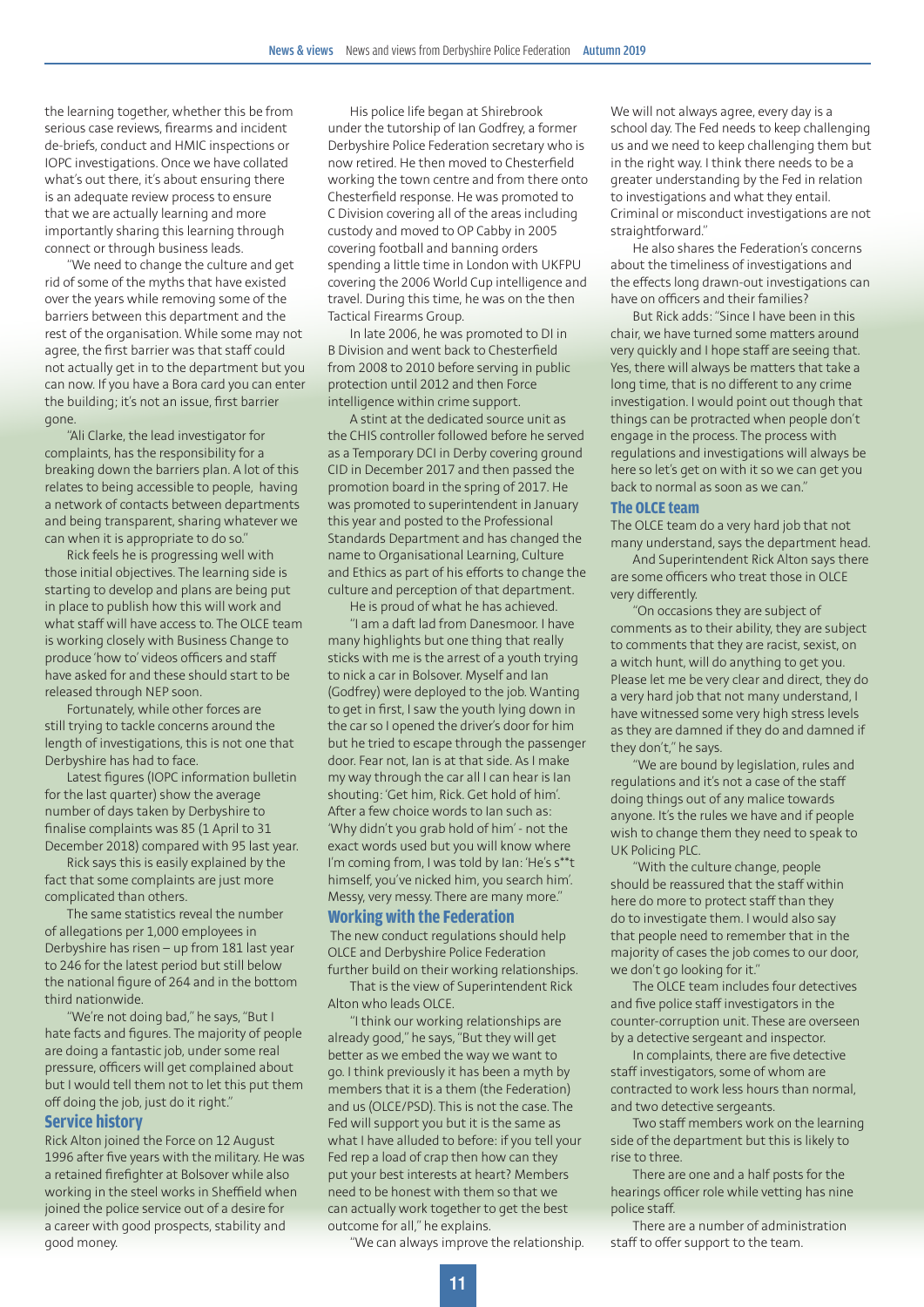### **Detectives honoured at national awards ceremony**

Ateam of Derbyshire detectives were honoured at this year's Police Federation National Detectives' Forum (PFNDF) awards.

The team who worked on Operation Doubrava were presented with the Smarter Detective of the Year Award.

Led by Temporary Detective Inspector Carl Chetwyn, Operation Doubrava was a complex case centred on human trafficking and modern slavery.

The team worked jointly with the State Police of Latvia on a large-scale conspiracy investigation into a Roma Latvian organised crime gang. The multiagency investigation involved not only the Operation Doubrava team but also Europol, the Crown Prosecution Service, the National Crime Agency and Latvian authorities.

Despite the complex nature of the case, the Derbyshire team's intensive work resulted in nine of the 11 defendants being sentenced to a total of 33 years with deportation orders to follow.

The PFNDF awards were held as part of a two-day seminar at the Hilton Birmingham Metropole on 9 and 10 October with the work of detectives across



*National Federation chair John Apter (fourth from the right of the photo) with the winning Derbyshire team.*

the country recognised by their peers.

Awards were presented in the following categories: Detective Investigation of the Year; Services to Detectives; the technology-based Smarter Detective; New Trainee Detective of the Year; and the

PFNDF Regional Recognition Award.

Two Derbyshire detectives were also nominated by their colleagues for this year's awards. DC Ellie Develin and T/DCI David Ball were both put forward for the Detective Investigation of the Year Award.

### **Katie wins national custody award**

A Derbyshire inspector has become the first recipient of the Outstanding Contribution to Police Custody Award.

Katie Andrews was presented with the accolade at the inaugural National Custody Seminar and Awards 2019 organised by the Police Federation of England and Wales (PFEW) and the National Police Chiefs' Council (NPCC) and held in Hinckley, Leicestershire in September.

"We are delighted that Katie has won this award," says Tony Wetton, chair of Derbyshire Police Federation, "She has become something of a pioneer in terms of making improvements in custody, leading the way for others to follow."

Katie joined her team at a time when inspectorates were flagging some issues of concern so wanted to shake things up.

With strong leadership, she has created a culture change and has managed to successfully improve custody provision including the removal of antirip suits in favour of more effective risk management.

With Katie and the Force being the catalyst for change, the Office of the Police and Crime Commissioner (OPCC) played a leading role, driving improvements. In particular, PCC Hardyal Dhindsa pushed

for the pilot which was driven by his office and scheme managers Liz Kelly and Emily Wakeland. Together Katie, the OPCC and independent custody visitors have worked to improve the treatment of detainees, developing a new methodology for independent custody visiting and producing clear positive outcomes.

Children in custody are now seen quicker by an appropriate adult and improved joint working with partner agencies has reduced the amount of time detainees spend waiting for mental health care.

She has also created new training programmes with an improved focus on diversity and equality with sign language videos for deaf detainees and better menstrual care for female detainees.

While overseeing all this change, Katie was undertaking her master's degree during which she presented a dissertation on the new 'Derbyshire model' for independent custody visiting.

This was shared and read by colleagues across the NPCC, Home Office and College of Policing. The then policing minister also wrote to the OPCC in Derbyshire and the Independent Custody Visiting Association to show his support.

The association is working with six other pilot areas to trial the methodology that



*Inspector Katie Andrews is pictured (above) with Federation vice-chair Ché Donald (left) and Nigel Rabbitts from Police Credit Union which sponsored the awards.*

Katie developed with the OPCC and if this succeeds it will be rolled out nationally, partnering with the Home Office to review and amend the Code of Practice for Independent Custody Visiting.

The Federation's custody lead, Clive Knight, said: "The level of contribution by Inspector Andrews is superb. Through her dedication and hard work, the changes she has developed with her OPCC are likely to improve how independent custody visiting is conducted across the UK, bringing improvements for detainees for police staff and for public confidence in policing."